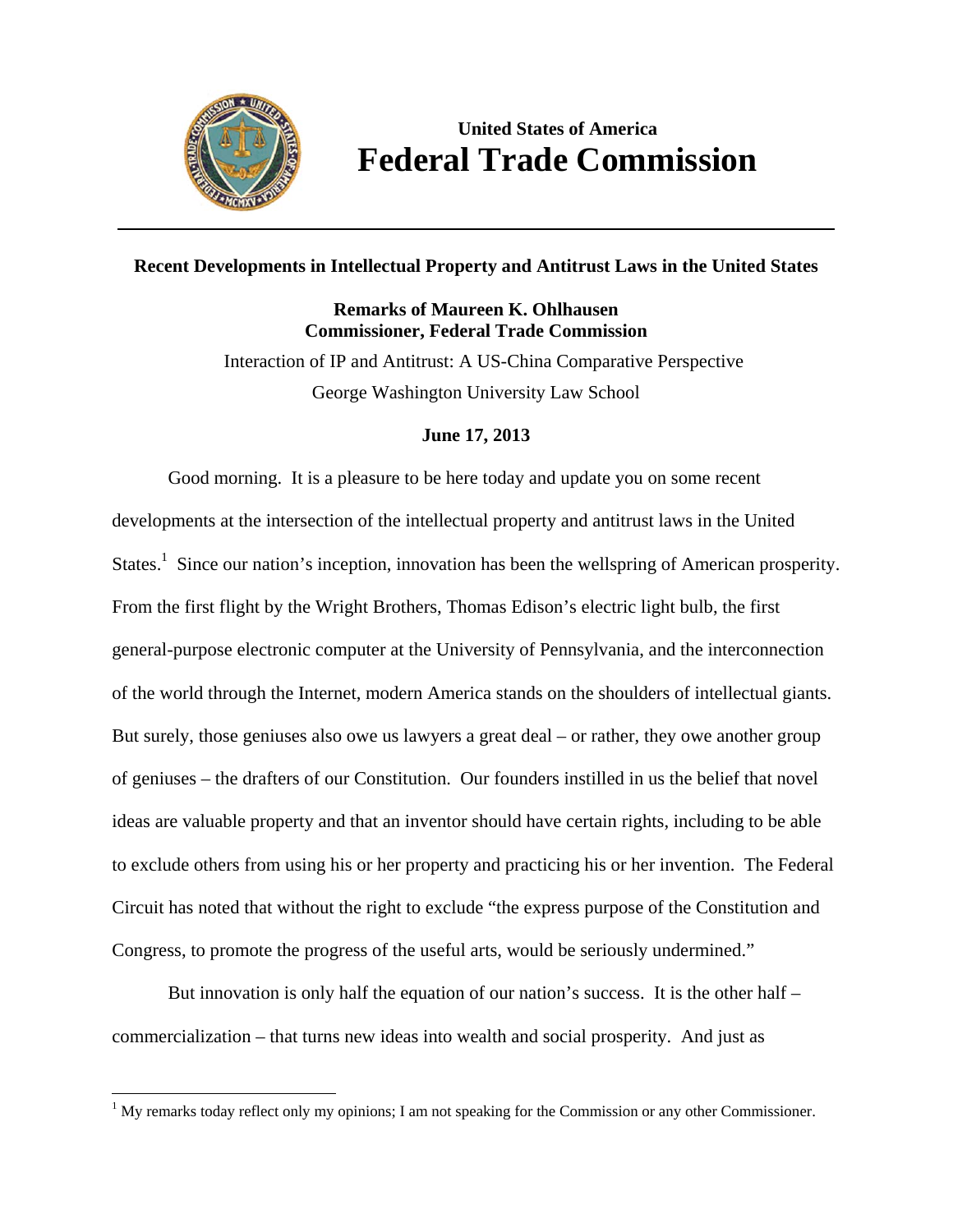innovation requires intellectual property protection, commercialization requires a level playing field free from anticompetitive duress, which requires vigilant antitrust protection. In the United States, it is our ambition to foster both innovation and commercialization that serves as common ground for our intellectual property and antitrust laws. As the FTC and DOJ observed in their 2007 IP Report, the antitrust and intellectual property laws "share the same fundamental goals of enhancing consumer welfare and promoting innovation [,] . . . work[ing] in tandem to bring new and better technologies, products, and services to consumers at lower prices."<sup>2</sup>

Nonetheless, there is an obvious tension between offering an inventor the right to exclude competitors from practicing an invention and fostering free and open competition in the market. The White House, federal courts, federal agencies, and private parties have been negotiating the frontier between competitive markets and strong intellectual property rights. At the FTC, we have been active in the debate on these issues generally, and particularly as they relate to standard essential patents, or SEPs, and the role of patent assertion entities, or PAEs, in the market. For my part, I believe the best way to navigate this terrain is to aspire to transparency, predictability, and fairness in all our actions at the FTC. This philosophy about governance has led me to dissent in several important decisions by the FTC in the past year.

#### **Standard Essential Patents**

Let's begin with standard essential patents, which have received a lot of attention lately. A patent is considered standard essential when it is declared or incorporated into an industry standard by a standard-setting body, thereby subsequently requiring manufacturers to license the patent for any technology that implements the standard. For example, a router maker that wants its routers to interoperate with most other wireless devices on the market cannot do so lawfully

 $^2$  U.S. DEP'T OF JUSTICE  $\&$  FED. TRADE COMM'N, ANTITRUST ENFORCEMENT AND INTELLECTUAL PROPERTY RIGHTS: PROMOTING INNOVATION AND COMPETITION at 1 (2007), *available at* http://www.ftc.gov/reports/innovation/P040101PromotingInnovationandCompetitionrpt0704.pdf.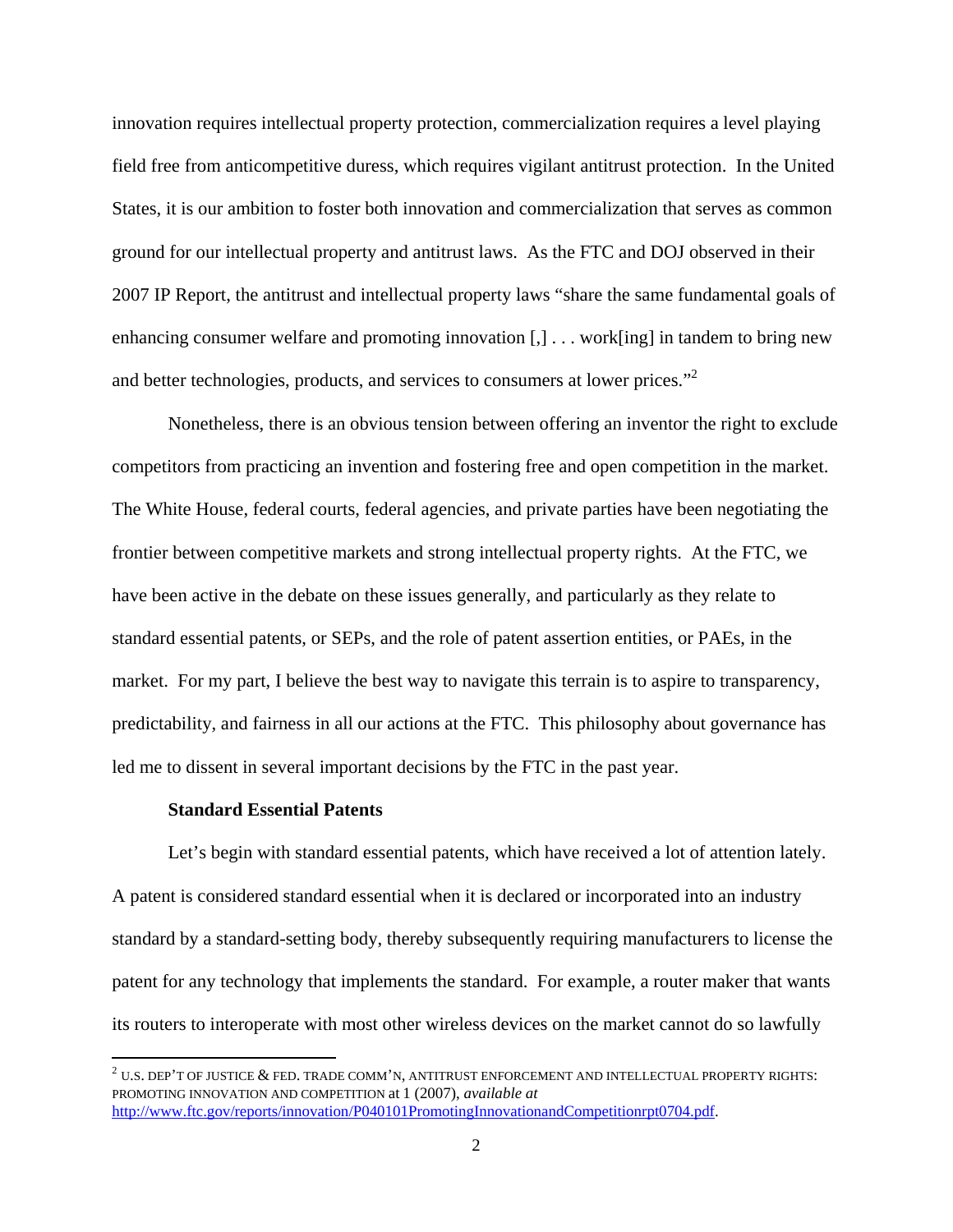without licensing the patents essential to the relevant 802.11 WiFi standards, which are agreed on by the Institute of Electrical and Electronics Engineers, or IEEE, the relevant standard setting organization (SSO). There are hundreds of SSOs in every industry imaginable, each with its own focus, terms and membership.

The owner of a SEP could potentially use the market power that comes with its patent being incorporated into a standard and engage in patent hold-up, either by refusing to license to competitors or by demanding higher royalties. To mitigate this problem, many SSOs require that their members agree upfront to license their patents on fair, reasonable, and non-discriminatory, or FRAND, terms should those patents ever become essential to a standard. But most SSOs have not formally defined the exact meaning of their FRAND commitments. In particular, most SSOs have never clearly established whether a SEP owner must always try to negotiate a FRAND license or whether there are times the SEP owner can try to enjoin a manufacturer from using a SEP. Today, this issue is being litigated by private parties – mainly large technology companies – in federal courts around the country and before agencies like the International Trade Commission, or ITC. Resolving this issue, and related matters about the scope of enforcement of intellectual property rights, requires us to find the right balance between protecting intellectual property rights and maintaining competitive markets, while continuing to foster the commercialized innovation that has served us so well.

The FTC in the last year has spoken to this issue through advocacy and enforcement. Last summer, the Commission submitted testimony to Congress explaining some of its concerns about the possibility of SEP holders exerting market power to increase prices for licensees after a standard had been chosen. Chairwoman Ramirez, delivering the Commission's testimony, said "Simply put, the FTC is concerned that a patent holder may use the threat of an ITC exclusion

3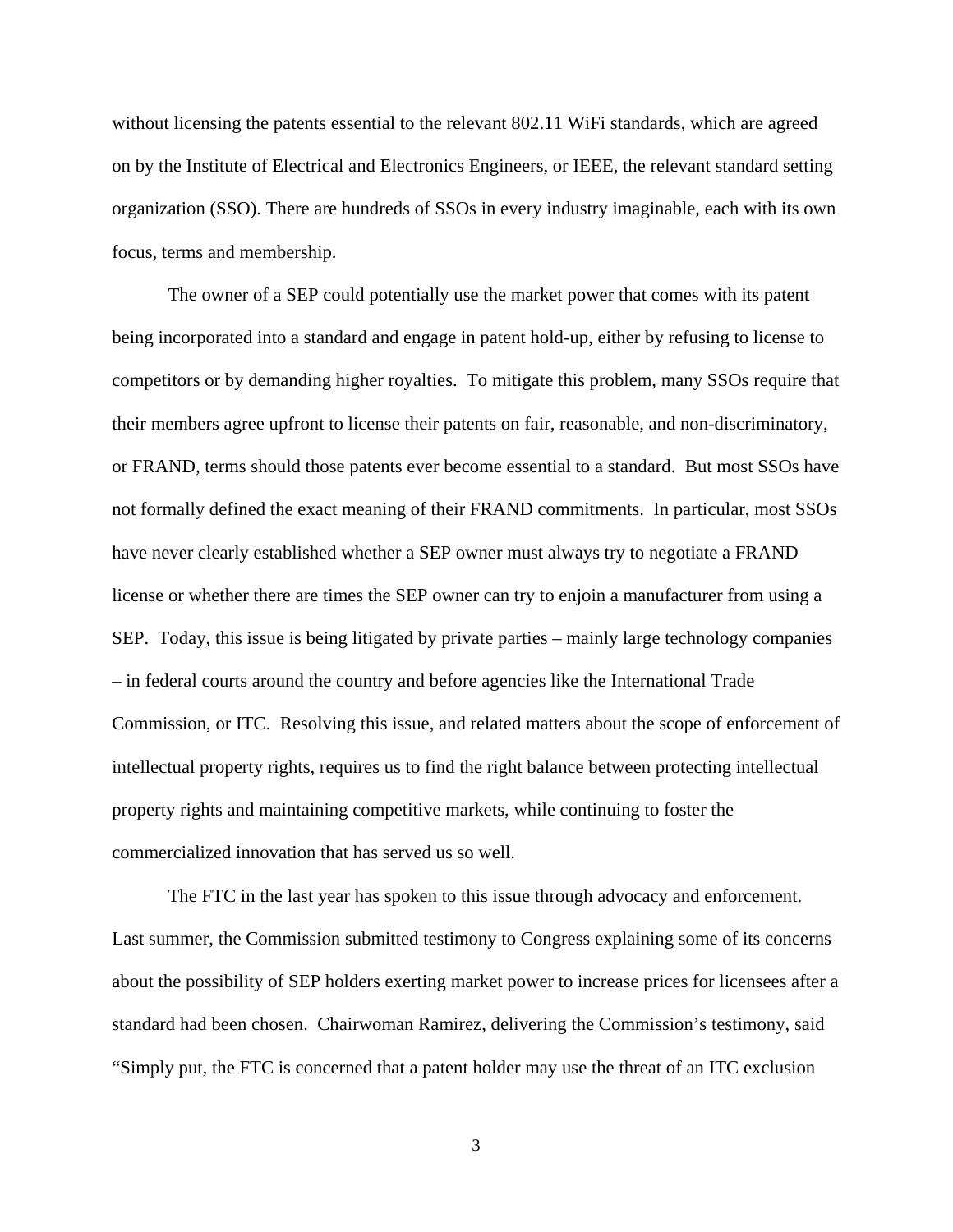order, or an injunction issued in district court, to 'hold up' or demand higher royalties or other more costly licensing terms after the standard is implemented than could have been obtained before its [intellectual property] was included in the standard." I agreed with my fellow Commissioners that SEP hold-up is a theoretical possibility that the ITC or a court should consider in the analysis, but in keeping with my philosophy of transparency, predictability, and fairness, I broke with the other Commissioners when it came to two recent FTC enforcement actions on this issue.

In the first matter, *Robert Bosch GmbH (Bosch)*, 3 the agency investigated a proposed acquisition by Bosch that raised competitive concerns in the market for certain automotive air conditioning repair equipment. During the course of the investigation, FTC staff uncovered evidence indicating that the acquired company, SPX Service Solutions (SPX), had sought injunctive relief against competitor firms that were interested in licensing certain SPX patents that may have been standard-essential and that SPX allegedly had offered to license on RAND terms.<sup>4</sup> The FTC settled this matter with Bosch, requiring Bosch to divest certain assets to address the proposed merger.<sup>5</sup> To address the alleged patent-related conduct, the FTC required Bosch, first, to agree not to seek injunctions on its standard-essential patents against parties that are willing to license such patents, and, second, to license those patents on a royalty-free basis.<sup>6</sup>

In the second matter, the FTC investigated and ultimately entered a settlement with Google and its recently acquired subsidiary, Motorola Mobility.7 As in *Bosch*, the FTC alleged that Google and Motorola violated Section 5 of the FTC Act – but not the antitrust laws – by

 $3$  In re Robert Bosch GmbH, FTC File No. 121-0081.

 $3$  *Id.*, Analysis of Agreement Containing Consent Orders to Aid Public Comment, at 4 (Nov. 26, 2012), *available at* http://www.ftc.gov/os/caselist/1210081/121126boschanalysis.pdf.

 $\frac{5}{6}$  *See id.* at 3-4.  $\frac{6}{6}$  *See id.* at 4-5.  $\frac{7}{1}$  *In re* Motorola Mobility LLC and Google Inc., FTC File No. 121-0120.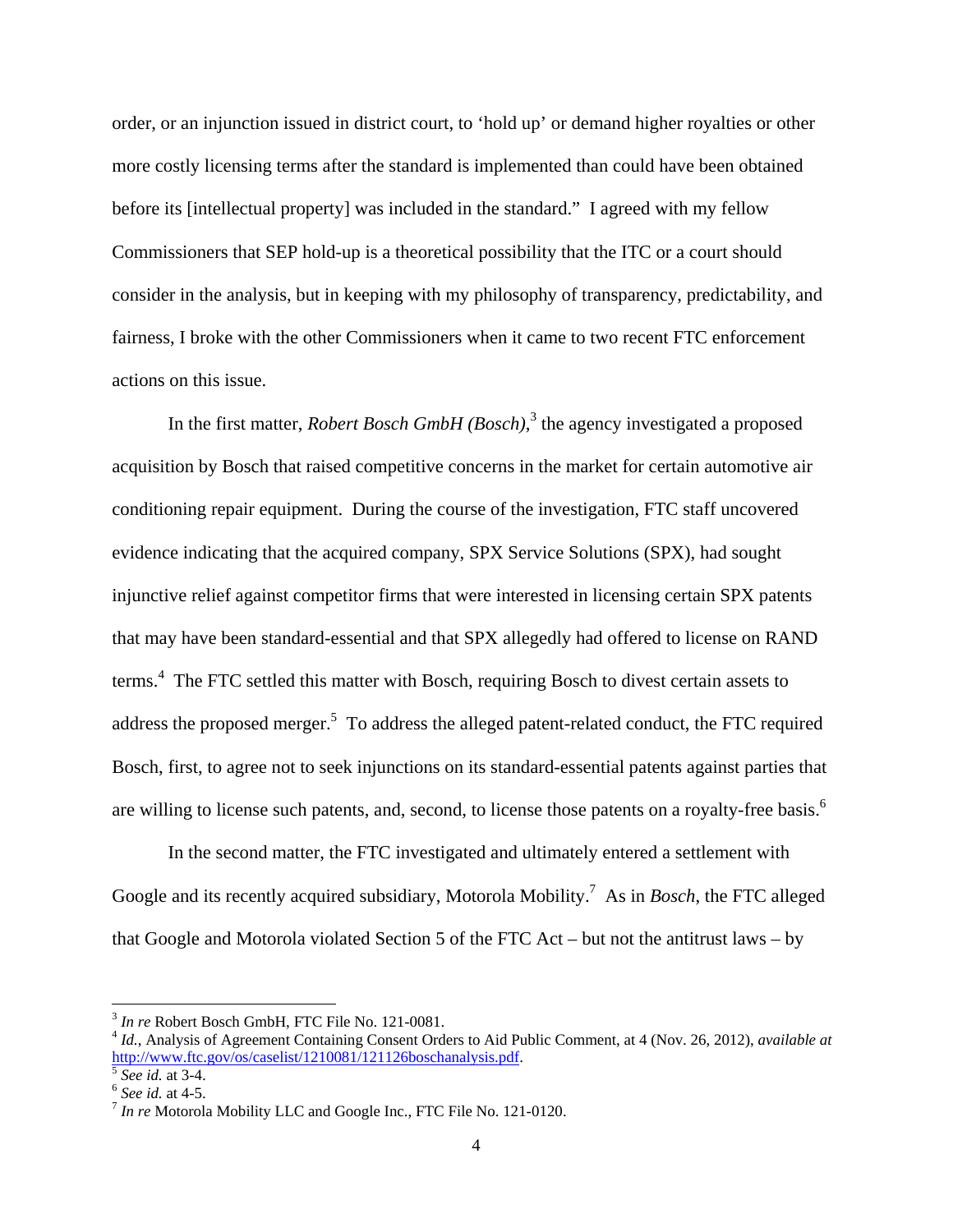seeking injunctive relief against competitors that were willing to license certain standardessential patents that Motorola had agreed to license on RAND terms through its participation in several standard-setting organizations.<sup>8</sup> In *Google*, the remedy imposed by the FTC was more complex than the flat prohibition on seeking injunctive relief imposed in *Bosch*. Rather, the FTC's consent order established a multi-step process that Google must go through before it is permitted to seek injunctive relief on its standard-essential patents.<sup>9</sup>

In my dissents in the *Bosch* and *Google* matters, I took issue with, among other things, the lack of transparency and guidance that these decisions provided patent holders and others subject to our jurisdiction.<sup>10</sup> In particular, I raised concerns about the FTC enforcing Section 5 of the FTC Act without giving enough guidance about the relationship between that statutory provision and the antitrust laws, including the Sherman and Clayton Acts. Without this guidance, it is unclear what the term "unfair method of competition" means or how the Commission will use its prosecutorial discretion to enforce Section 5. The lack of clarity in the FTC Act makes it even more important that we provide meaningful limiting principles to application of Section 5.

A related point I raised in my *Bosch* and *Google* dissents is that one of the effects of those decisions was to create conflict between the FTC and other federal institutions.<sup>11</sup> The first is between the FTC and the ITC and federal courts, since the net result of our order is to prohibit

 $\frac{9}{10}$  See Analysis of Proposed Consent Order to Aid Public Comment, *supra* note 8, at 6-8.<br><sup>10</sup> See In re Robert Bosch GmbH, FTC File No. 121-0081, Statement of Commissioner Maureen K. Ohlhausen, at 3-4 (Nov. 26, 2012) [hereinafter Ohlhausen *Bosch* Statement], *available at* http://www.ftc.gov/os/caselist/1210081/121126boschohlhausenstatement.pdf; *In re* Motorola Mobility LLC and Google Inc., FTC File No. 121-0120, Dissenting Statement of Commissioner Maureen K. Ohlhausen, at 1-3 (Jan. 3,

2013) [hereinafter Ohlhausen *Google* Dissent], *available at*

<sup>&</sup>lt;sup>8</sup> *See id.*, Analysis of Proposed Consent Order to Aid Public Comment, at 3-6 (Jan. 3, 2013), *available at* http://ftc.gov/os/caselist/1210120/130103googlemotorolaanalysis.pdf.

http://ftc.gov/os/caselist/1210120/130103googlemotorolaohlhausenstmt.pdf. 11 *See* Ohlhausen *Bosch* Statement, *supra* note 10, at 1-2; Ohlhausen *Google* Dissent, *supra* note 10, at 5-6.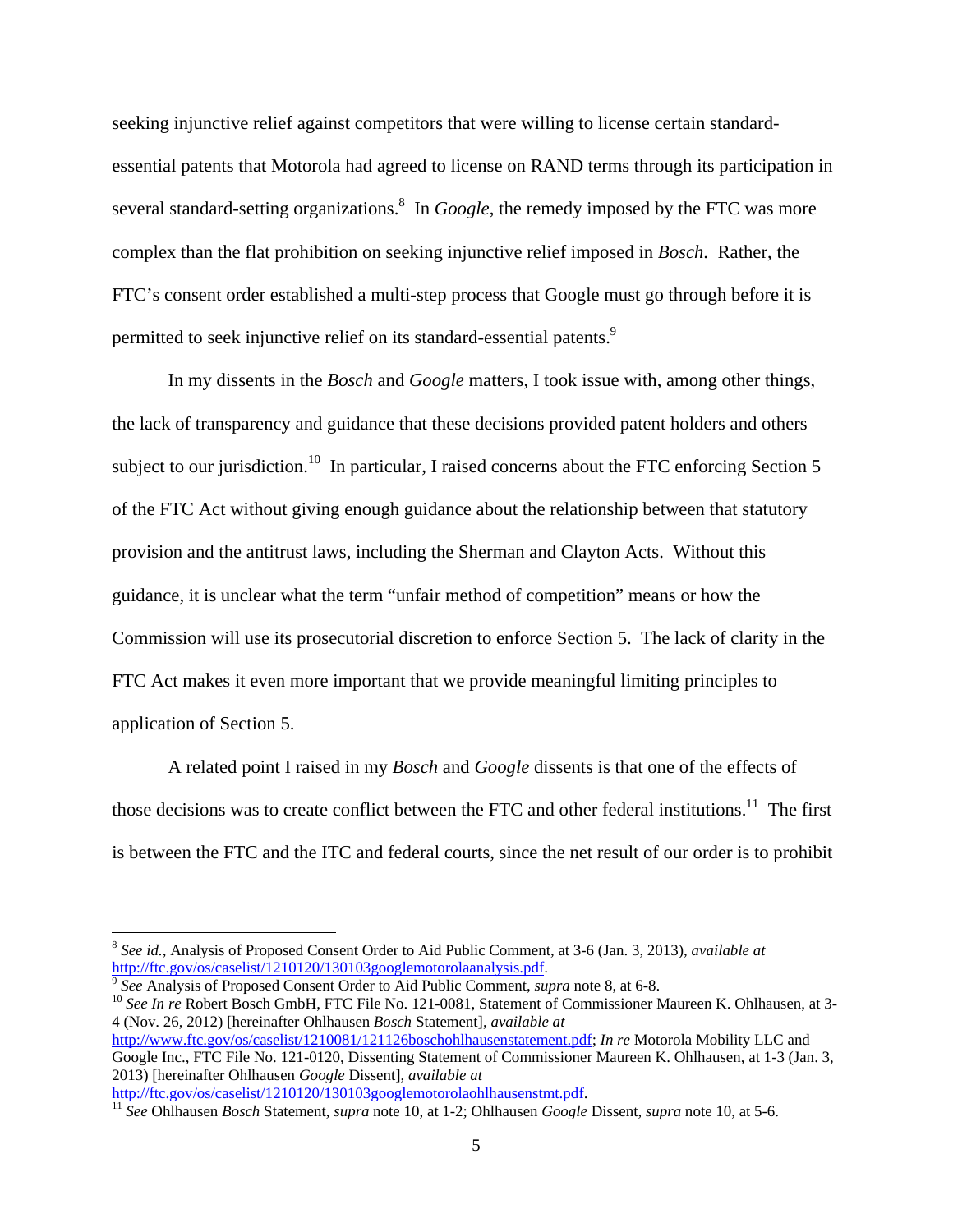standard-essential patent holders from seeking injunctive relief in the ITC and the courts.<sup>12</sup> This conflict may have been exacerbated by the ITC's June 4th decision in the Apple/Samsung matter to grant an exclusion order to Samsung against Apple for infringing one of Samsung's SEPs. While the ITC's full opinion is not yet public, in announcing its decision the Commission specifically noted that FRAND commitments did not prevent Samsung from seeking injunctive relief in the form of an ITC exclusion order.<sup>13</sup> This may be directly at odds with the FTC's recent decisions and advocacy efforts on SEPs.

We also may have created a second conflict between the FTC and the Antitrust Division. When we rely on Section 5 of the FTC Act, which only the FTC enforces, rather than the antitrust laws, which both agencies enforce, we risk creating two different standards for patent holders, depending on which agency happens to review alleged misconduct. This possible divergence in applying the law to SEPs may be highlighted by a policy statement on remedies for FRAND-encumbered SEPs that the DOJ and U.S. Patent and Trademark Office issued just five days after the FTC's decision in *Google*.<sup>14</sup> Some market participants immediately observed that the DOJ/PTO statement appeared to allow fewer exceptions for a SEP holder to seek injunctive relief than the FTC order allows for Google. These conflicts, whether real or perceived, create confusion in the market and undermine predictability and fairness for market participants who hold or use SEPs.

These decisions also may send the wrong signal about the value we place on intellectual property rights in the United States. In both *Bosch* and *Google*, we substantially curtailed the

<sup>12</sup> *See* Ohlhausen *Bosch* Statement, *supra* note 10, at 2.<br><sup>13</sup> Notice and Order, *In the matter of* Certain Electronic Devices, Including Wireless Communication Devices, Portable Music and Data Processing Devices, and Tablet Computers, No. 337-TA-794 (June 4, 2013), *available at*  http://www.usitc.gov/secretary/fed\_reg\_notices/ 337/337-794\_notice06042013sgl.pdf.<br><sup>14</sup> U.S. Dep't of Justice & U.S. Patent and Trademark Office, Policy Statement on Remedies for Standards-Essential

Patents Subject to Voluntary F/RAND Commitments (Jan. 8, 2013), *available at*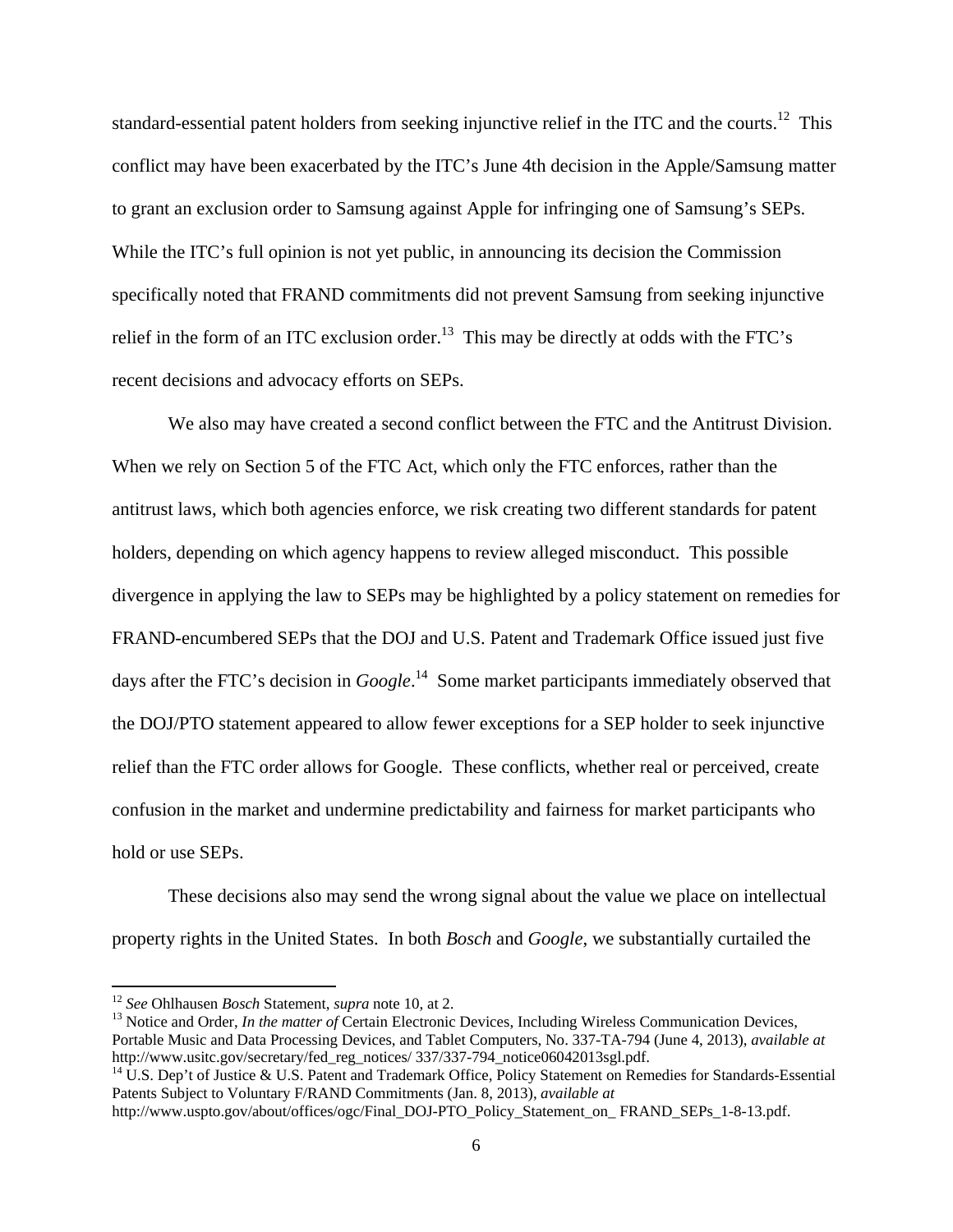ability of SEP holders to seek injunctions.<sup>15</sup> In my view, the majority did this in each case with little, if any, evidence that the patent holder agreed to waive this right when it participated in the standard-setting process. As I said earlier, most SSOs have not memorialized their FRAND terms and do not expressly prohibit seeking injunctions for SEPs. Moreover, in *Bosch*, the FTC required Bosch to grant royalty-free licenses on its patents as a remedy for seeking injunctions on its potential SEPs.<sup>16</sup>

No matter how good our intentions, my concern is that our actions, if not properly explained, may send a message to our foreign counterparts that we do not place a very high value on intellectual property rights, which is clearly inconsistent with the appreciation for IP rights that we typically hold in the United States.

Let me share with you an example of what I mean. Recently, I was in China attending a conference and meeting with Chinese competition officials. At the conference, I heard people claim that the United States has a well-established essential facilities doctrine, which is not exactly correct. In addition, it was suggested that when read in light of this doctrine, the FTC's Google decision implies that a SEP is an essential facility and an unreasonable refusal to license that SEP constitutes monopolization. It was further suggested that the best remedy for monopolization with a SEP would be compulsory licensing because permitting more parties to use the SEP would facilitate competition.

This is not a correct reading of relevant U.S. law or, in my opinion, of the FTC's decision in Google. This sort of misinterpretation is troubling on two levels. First, it undercuts the value of intellectual property rights and gives our counterparts abroad the misperception that we

<sup>15</sup> *See In re* Robert Bosch GmbH, FTC File No. 121-0081, Decision and Order, at 13-14 (Nov. 26, 2012), *available at* http://www.ftc.gov/os/caselist/1210081/121126boschdo.pdf; *In re* Motorola Mobility LLC and Google Inc., FTC File No. 121-0120, Decision and Order, at 6-12 (Jan. 3, 2013), *available at* 

http://ftc.gov/os/caselist/1210120/130103googlemotorolado.pdf. 16 *See Bosch* D&O, *supra* note 15, at 13.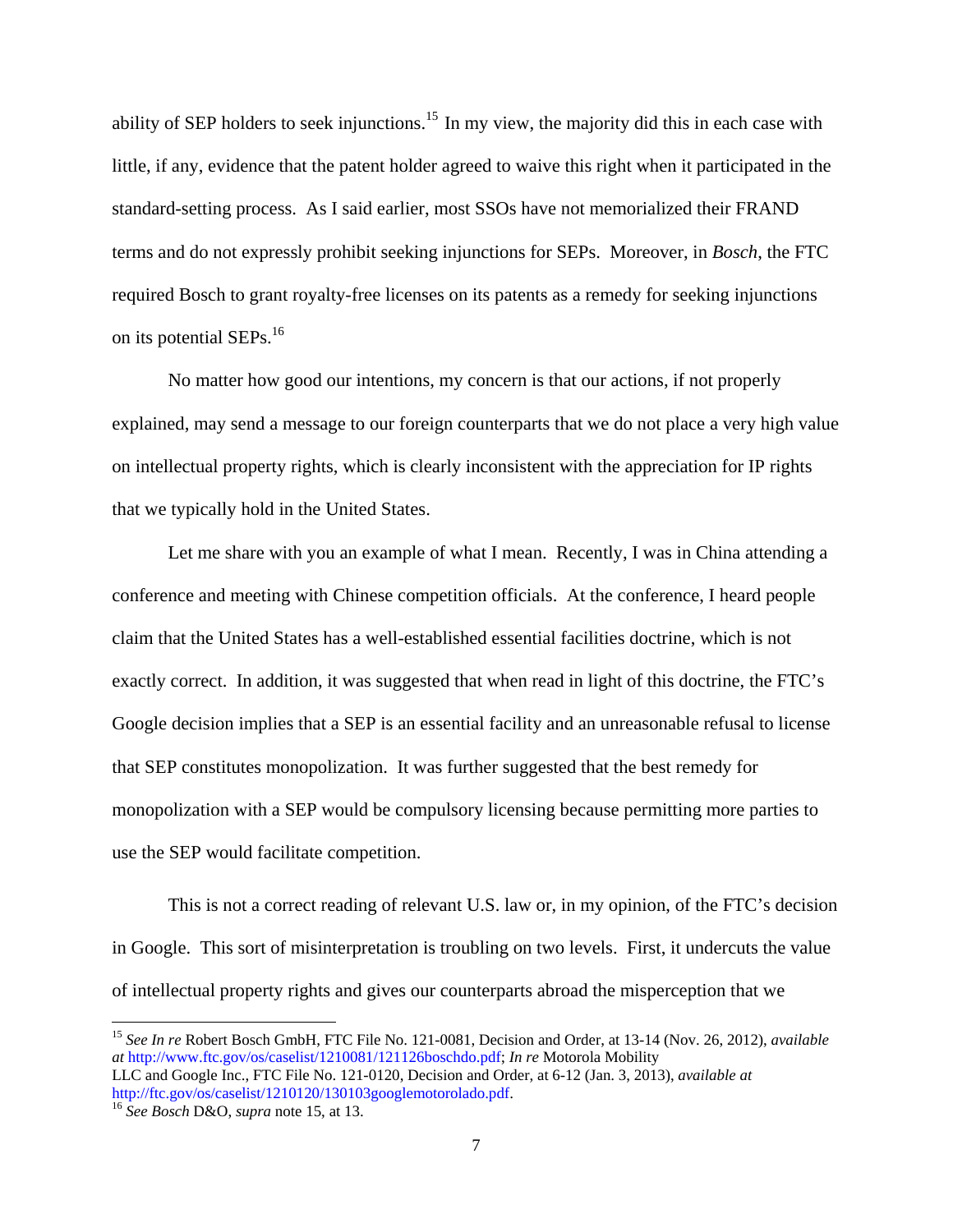support wide application of compulsory licensing, which is completely incorrect. Second, if these misperceptions about our SEP enforcement actions here in the U.S. are actually implemented elsewhere in the world, the resulting harm to patent rights would create serious disincentives for investment in research and development and harm innovation.

#### **Patent Assertion Entities**

Let me turn now for a few minutes to another major topic, patent assertion entities. A patent

assertion entity, or PAE, is typically understood to mean a firm that owns patents but does not

practice them, and that did not contribute to the research and development of those patents. The

business model for many PAEs is to broadly assert and litigate the patent claims and thereby

derive licensing and other revenues. Let me give you a few facts for context:

- Nearly 5,000 patent lawsuits were filed in 2012; this is up from roughly 2500 in 2010.<sup>17</sup>
- It has been estimated that PAE-generated revenue cost defendants and licensees \$29 billion in 2011 – 400% more than in 2005.<sup>18</sup>
- As of December 1, 2012, PAEs brought roughly 60% of patent infringement lawsuits for the year. This is up from 45% in 2011 and just 19% in 2006.<sup>19</sup>
- PAEs make 100 or more demands for each lawsuit filed.<sup>20</sup>
- Studies show that NPE/PAEs buy and litigate the patents of small companies (50%) and individual inventors  $(28%)$  more than the patents of others.<sup>21</sup> This means they may serve a procompetitive benefit of protecting the little guy in monetizing patents. Other studies show, however, that the targets of PAE lawsuits are more often than not small companies on whom the impact is potentially more harmful.<sup>22</sup>
- Studies have also shown that the legal costs exceed the settlement 90% of the time.<sup>23</sup>
- Finally, another recent study showed that PAEs lose 92% of the time when litigated to trial on the merits.  $24$

 <sup>17</sup> Executive Office of the President, Patent Assertion and U.S. Innovation, June 2013, at 5 [hereinafter PAE Report].<br><sup>18</sup> James Bessen and Michael J. Meurer, *The Direct Costs from NPE Disputes* (Boston Univ. School of Economics Research Paper No. 12-34, 2012); FTC Chairman Leibowitz, Opening Remarks at Patent Assertion Entity Workshop (Dec. 10, 2012) at 3.

<sup>&</sup>lt;sup>19</sup> Colleen Chien, Patent Assertion Entities (Presentation at 2012 FTC/DOJ PAE Workshop) (Dec. 2012) at 23, *available at* http://www.justice.gov/atr/public/workshops/pae/presentations/290073.pdf.

<sup>&</sup>lt;sup>20</sup> *Id.* at 25.<br>
<sup>21</sup> *Id.* at 47.<br>
<sup>22</sup> *Id.* at 49-52.<br>
<sup>23</sup> *Id.* at 68.<br>
<sup>24</sup> John. R. Allison, Mark A. Lemley, & Joshua Walker, *Patent Quality and Settlement Among Repeat Patent Litigants*, 99 Geo. L. J. 677, 694 (2011).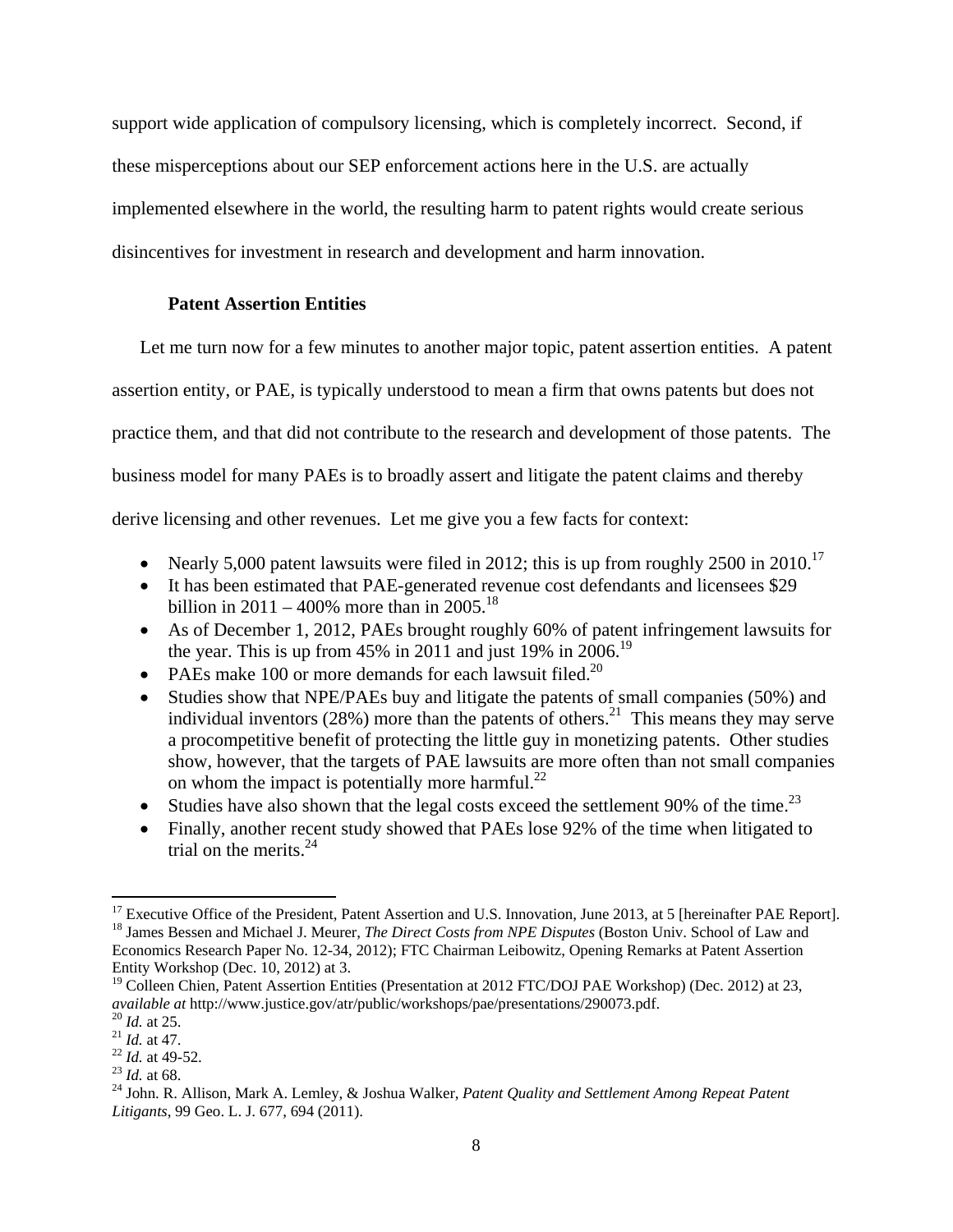Many people are calling for action in this area, including most recently the White House, which issued a report this month, claiming that PAE activity "significantly retard[s] innovation in the United States and result[s] in economic 'dead weight loss' in the form of reduced innovation, income, and jobs from the American economy.<sup> $25$ </sup> The report calls for three action items: (1) "clearer patents with a high standard of novelty and non-obviousness," (2) "reduced disparity of litigation costs between patent owners and technology users," and (3) "greater adaptability of the innovation system to challenges posed by new technologies and new business models."<sup>26</sup> Congress, for its part, is considering legislation called the SHIELD Act ("Saving") High-tech Innovators from Egregious Legal Disputes"), which would increase the cost for PAEs to litigate by shifting the fees of litigation to the losing party for cases brought by PAEs and requiring PAEs to post bond. $27$ 

PAEs do have some fans – and I'm not just referring to the PAEs themselves. Those in favor of PAEs contend they help promote innovation and resolve inefficiencies in the patent system. PAEs offer a means for small companies and individual inventors to more efficiently protect and monetize their inventions. If so, PAEs could be resolving a market inefficiency– large companies with deep pockets infringing the IP of smaller companies with little recourse.

The key issue here is whether PAEs are distorting competitive dynamics in technology markets and chilling innovation by purchasing patent portfolios and then asserting them on an *ex post* basis.The FTC has acknowledged the potential problems created by PAEs and observed that aligning patent law and competition policy would require facilitating *ex ante* transactions while making *ex post* transactions less necessary or frequent.

<sup>&</sup>lt;sup>25</sup> PAE Report, *supra* note 17, at 12.<br><sup>26</sup> *Id.* at 13.<br><sup>27</sup> Saving High-tech Innovators from Egregious Legal Disputes (SHIELD) Act of 2013, H.R. 845, *available at* http://beta.congress.gov/bill/113th-congress/house-bill/845/text.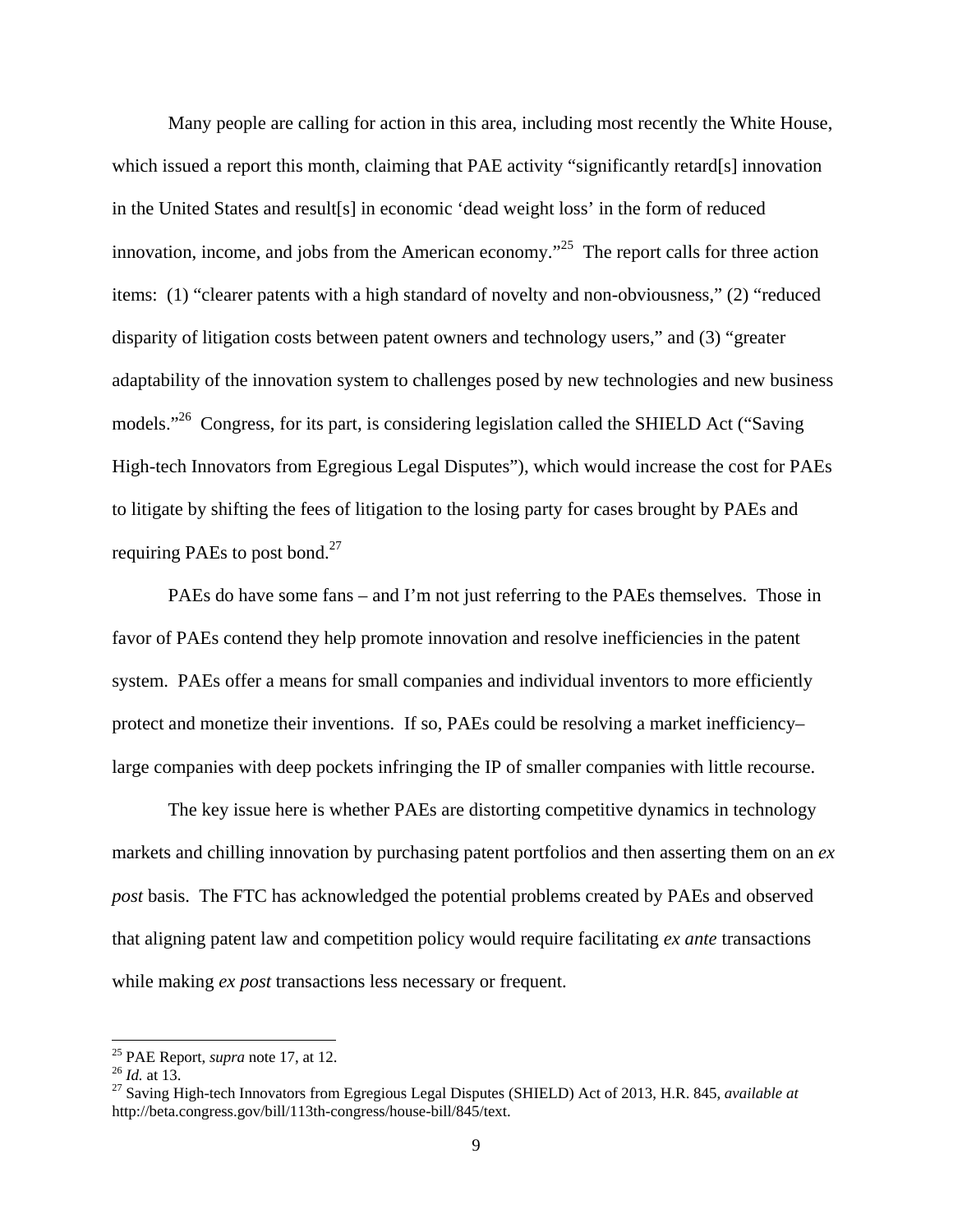The FTC and DOJ have engaged in advocacy and education to determine the nature and scope of this problem. In 2011, the FTC held an intellectual property workshop (the Evolving IP Marketplace) and issued a report of its findings, including with respect to PAEs and the possibility for them to engage in patent hold up. And, just this December, the DOJ and FTC held a joint PAE workshop at which many scholars and market participants discussed the issues and potential solutions. We received a number of good comments, which we are currently studying to determine an appropriate course of action.

The FTC also is advocating for regulatory change, including greater transparency through registration of real parties in interest.In 2003, the FTC recommended a more streamlined review process for granted patents that was incorporated into the America Invents Act, which Congress passed in 2011.<sup>28</sup> The DOJ and FTC recently submitted comments to the PTO in support of a proposal to require additional notice of the real party in interest for patent transfers and assignments. At a minimum, requiring the identification of the ultimate parent entity of the patent holder will facilitate greater efficiency in licensing.<sup>29</sup> It also could help avoid inadvertent infringement, which studies show is a significant problem because it makes the implementer potentially more vulnerable to rent extraction by a PAE.

Although I generally support the FTC's efforts in examining the PAE issues and advocating for greater clarity and certainty in the patent system, I still have questions about whether this is a competition law problem or whether it is a problem in the patent system itself. One recent study indicates 82% of PAE defendants were sued for infringing software patents.<sup>30</sup> Another study estimates that it is five times more likely a software patent will be the subject of a

 $^{28}$  Fed. Trade Comm'n, To Promote Innovation: The Proper Balance of Competition and Patent Law AND POLICY at 7 (2003); Leahy-Smith America Invents Act, Pub. L. No. 112-29, 125 Stat. 284-341 (2011). 29 FED. TRADE COMM'N, THE EVOLVING IP MARKETPLACE at 17 (Mar. 2011), *available at* http://www.ftc.gov/bc/workshops/ipmarketplace/. 30 PAE Report, *supra* note 17, at 5.